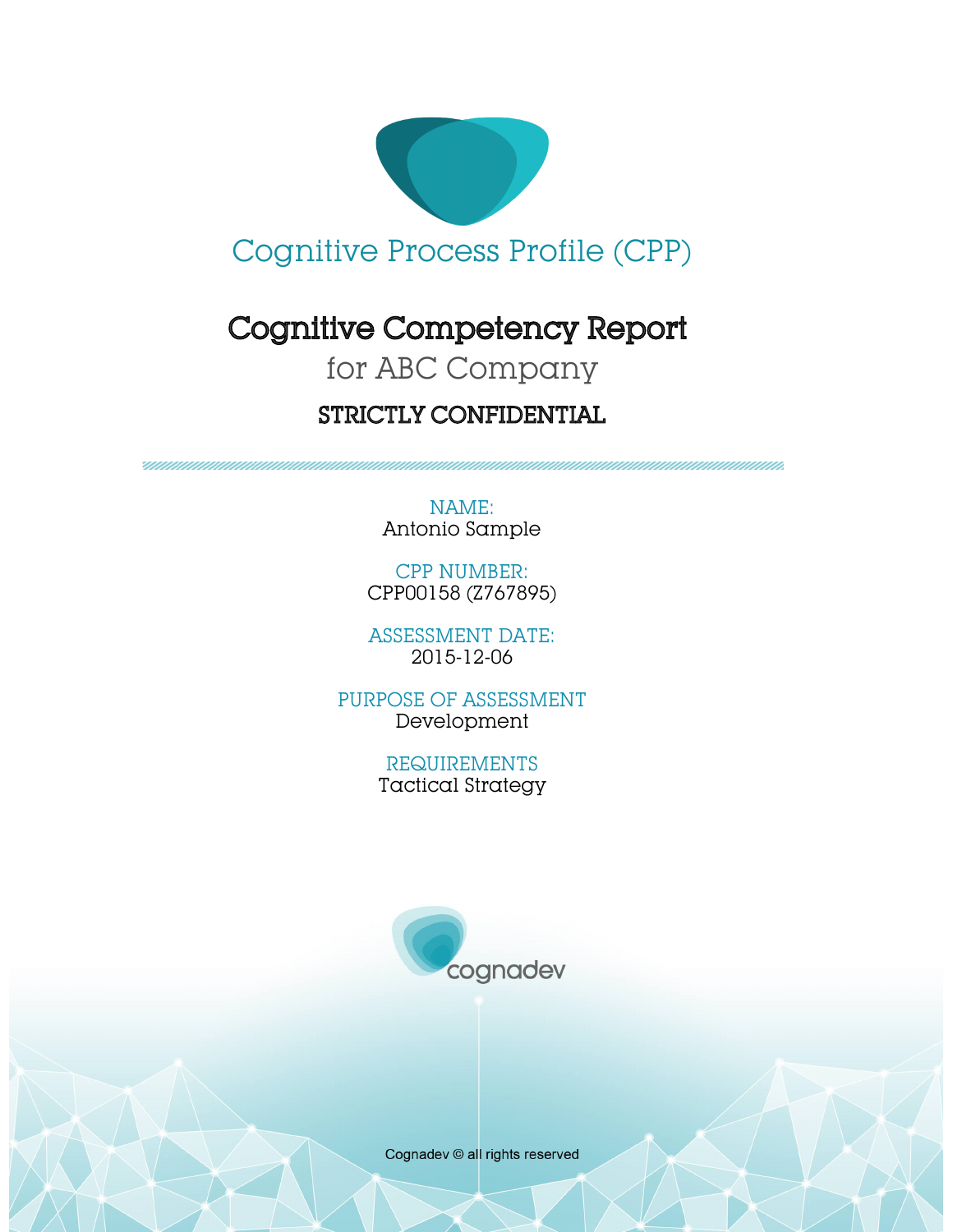#### SECTION 1

# **Introduction**

#### The CPP

The Cognitive Process Profile (CPP) is a computerised exercise that has been designed to externalise and dynamically track a person's cognitive processes to give an indication of thinking preferences, capabilities and potential for growth. The thinking processes are interpreted using algorithms.The aim of the CPP report is to provide an understanding of a person's thinking skills and learning potential to inform decisions regarding selection, placement, team compilation, succession and development. The results are described narratively and graphically.

Please note that the scores in **this CPP report** reflects the use of the latest **2016 Norm Group** based on the results of a highly diverse, international sample. Do not compare CPP results based on different norm groups.

#### Biographical information

Full name: The Contract of the Antonio Sample Sender:<br>
Full name: The Antonio Sample Sender: Gender: Male Date assessed: 2015-12-06 Report date:<br>Unique test number: Date of birth: Colour blind: No Previous CPP:

CPP00158 (Z767895)<br>1989-05-29

#### Disclaimer:

This report should be used for the intended purpose of the assessment only and should not be used for any additional purposes. A full CPP report, which is more in depth than this cognitive competency report, can be provided by Cognadev.

This report gives decontextualised competency scores, which should be integrated with other sources of information (such as interview, personality assessments and values assessments) before being used for selection purposes.

The CPP has a validity period of approximately 5 years, but this is subject to a number of factors. Cognadev could be contacted to verify whether re-assessment is required after 2 years.

This report was generated automatically by Cognadev. Due consideration should be given to limitations related to the interpretation and application of the results. The CPP is a measure of cognitive capability and does not measure knowledge of skills. The validity of the report may also have been affected by factors related to the administration of the assessment, external circumstances and the candidate's motivation or general state of mind at the time of the assessment. The results from this assessment should not be viewed in isolation, but always integrated with impressions from interviews, track record and biographical information. Cognadev accepts no liability, of any kind, for the consequences of using this report.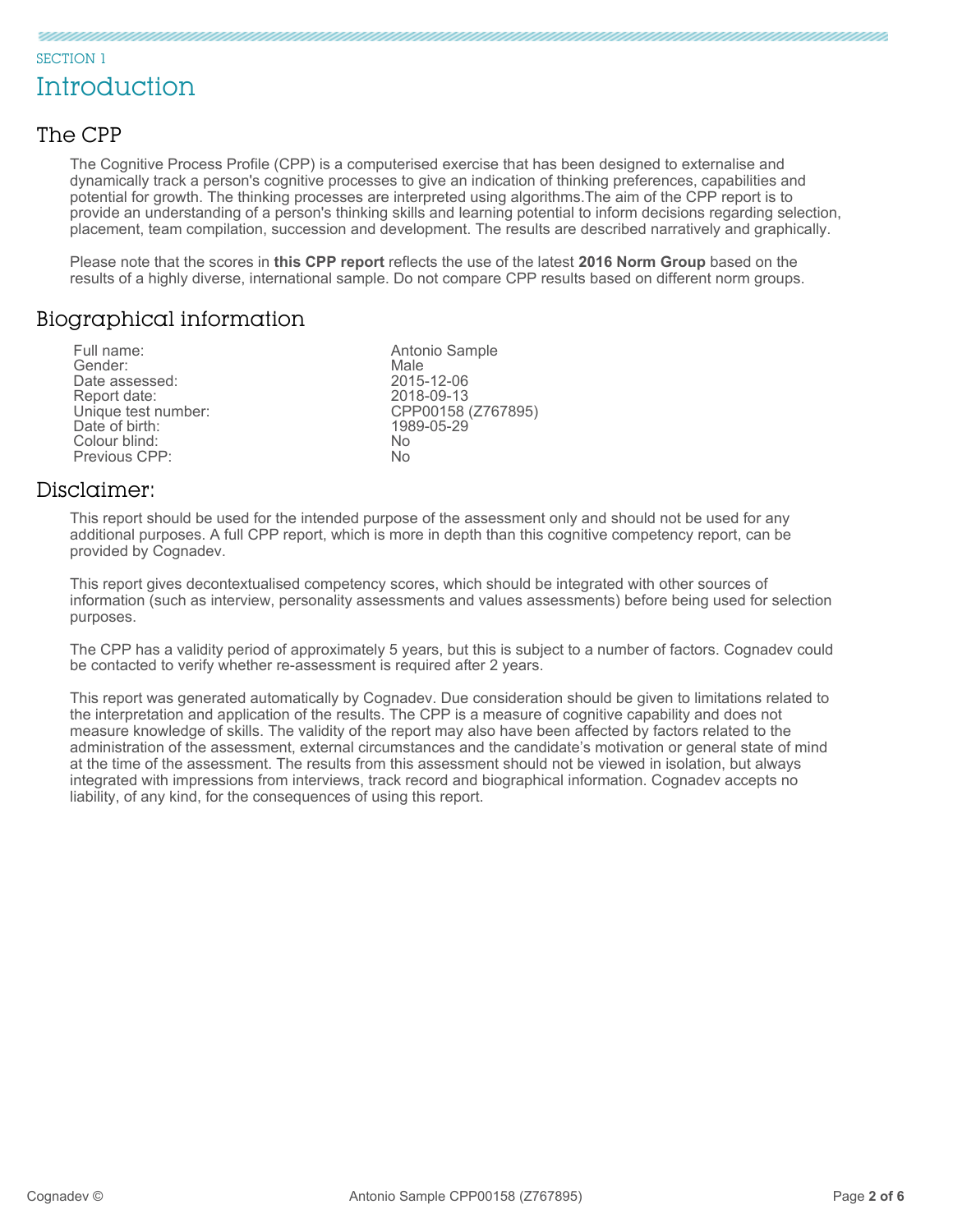### SECTION 2 Work-related requirements: Tactical Strategy

In this report, **Antonio 's results are compared to the requirements of a Tactical Strategy work environment.**

#### Suitable work environments

The CPP measures a person's cognitive preferences and capabilities and the results are linked to the Stratified Systems Theory (SST). In the image below, the complexity of work can primarily be described in terms of operational and strategic requirements. Operational environments (on the left) are characterised by detail, structure, order and certainty. Strategic environments (on the right) tend to focus on ideas, chaos and uncertainty. These two types of environments overlap and can be subdivided into five distinct work environments: Pure Operational, Diagnostic Accumulation, Tactical Strategy, Parallel Processing and Pure Strategic.

These work environments differ in terms of the quantitative (amount of complexity) and qualitative (types of skills or approaches) required. The results indicate the best work environment that suits a person's cognitive preferences, capabilities and potential. Both a current and a potential work environment may be indicated. The person's cognitive development areas may need to be addressed to meet the requirements of a potential work environment.



#### SST environment used for comparison: Tactical strategy



- A time frame of approximately 1 to 2 / 3 years
- First level of organisational improvement
- $\bullet$ Middle and senior management, senior specialist and professional roles in the organisation
- Manage direct operating systems
- Evaluate practices and systems to identify and co-ordinate optimal methods
- Consider alternative routes to maximise the goal achievement of the functional unit
- Find paths that satisfy the short-term requirements yet pave the way for long-term solutions
- Predict future decisions that would have to be taken, should a particular route be followed
- Consider alternative options if difficulties are encountered (pre-planned alternative paths)
- Resource allocation and budgeting to meet targets
- ŏ Translate the whole process into a goal-directed plan
- Language usage is symbolic (consumables, equipment, resources)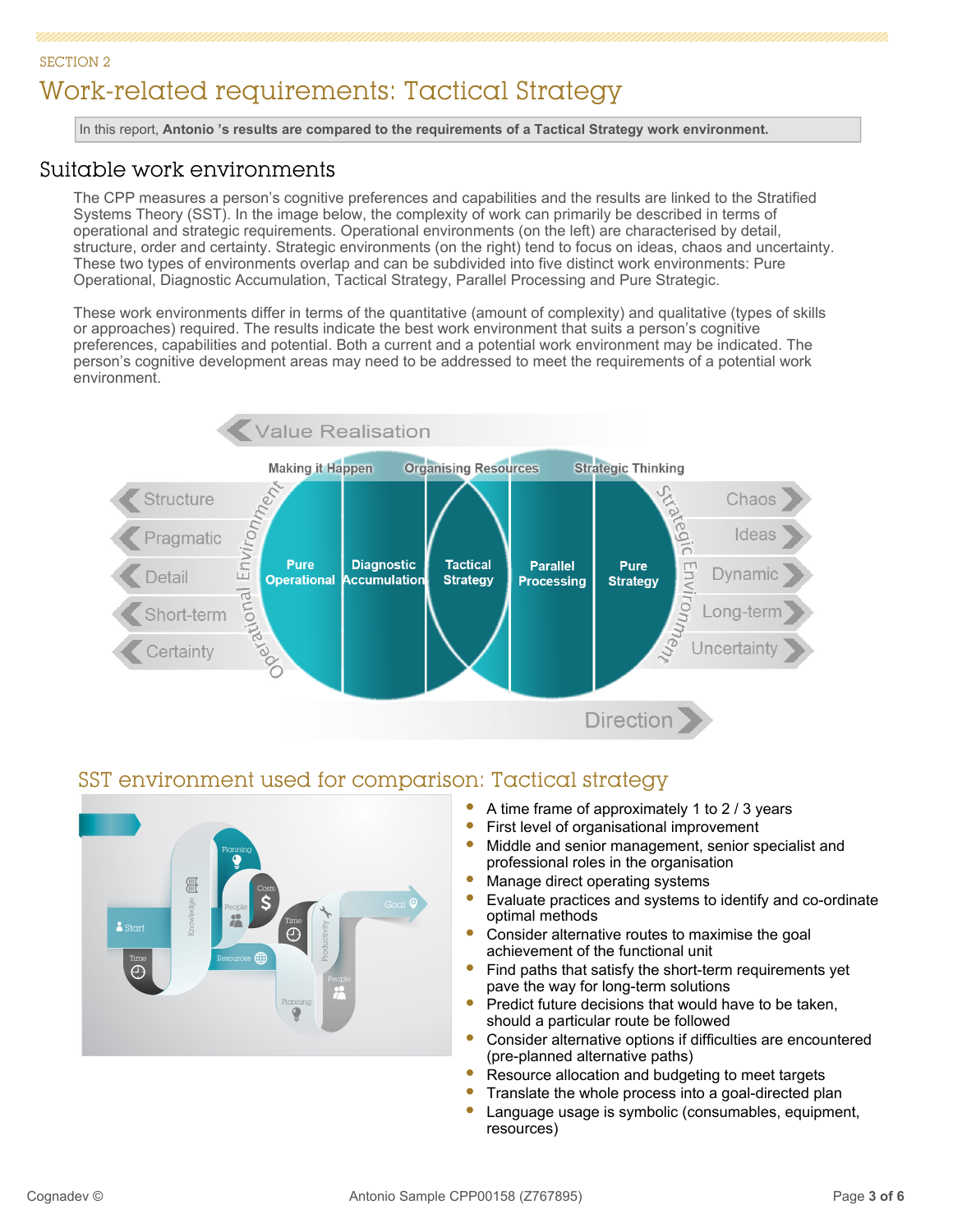#### SECTION 3

# Summary of cognitive competency results

The competency requirements used reflect the broad requirements of the role being used for comparison and are not selected to be specific to the requirements of the position. Note: Only reports that have been compared to the same environment can be used to compare individuals.

#### Key to interpreting the results

| <b>Colour</b> | Interpretation                   |
|---------------|----------------------------------|
|               | does not meet requirements       |
| 2             | meets few of the requirements    |
|               | meets the requirements           |
|               | exceeds some of the requirements |
|               | exceeds the requirements         |
|               |                                  |

### Broad competency results (compared to the requirements of Tactical Strategy):

| Inspirational leadership            | Showing the required skill, confidence and insight to exert social influence to<br>accomplish certain professional or business goals by formulating tactical<br>strategies, by managing projects and by providing information and inspiration.                 |  |
|-------------------------------------|----------------------------------------------------------------------------------------------------------------------------------------------------------------------------------------------------------------------------------------------------------------|--|
| Innovation                          | Applying an enterprising and original approach to initiate change by exploring<br>and formulating new ideas and tactical strategies to continuously improve<br>systems functioning, professional application or business unit performance.                     |  |
| Project and programme<br>management | Pursuing excellent execution of professional and business unit projects through<br>planning, structuring, resource allocation, budgeting, communication,<br>inspiration, delegation, coordination, monitoring and performance feedback.                        |  |
| Learning agility                    | The necessary curiosity, flexibility and self-awareness to acquire new insights,<br>coping strategies and understanding through investigation, experimentation,<br>application and the integration of feedback within management and<br>professional contexts. |  |
| Judgement and<br>decision-making    | The confidence and capability to identify, clarify, prioritise and contextualise<br>vague issues to inform business and professional decisions in complex and<br>unfamiliar operational environments where different theoretical options may<br>apply.         |  |
| Logical problem-solving             | The application and follow through of rigorous rule-based reasoning processes<br>to deal with tangible, interrelated or unfamiliar systems within the operational<br>environment.                                                                              |  |
| <b>Technical orientation</b>        | Depth of understanding of a specific theoretical discipline through educational<br>and practical exposure and expertise in its application.                                                                                                                    |  |
| Communication                       | Showing listening skills, effectively expressing oneself and conveying intended<br>message in a clear, interesting, accurate and interpersonally appropriate<br>manner.                                                                                        |  |
|                                     |                                                                                                                                                                                                                                                                |  |

#### Overall total of broad competencies

Please note: the above scores are informed by the CPP only and should ideally be based on additional sources of information including other psychometric assessment, performance appraisal, 360 and / or interviews results.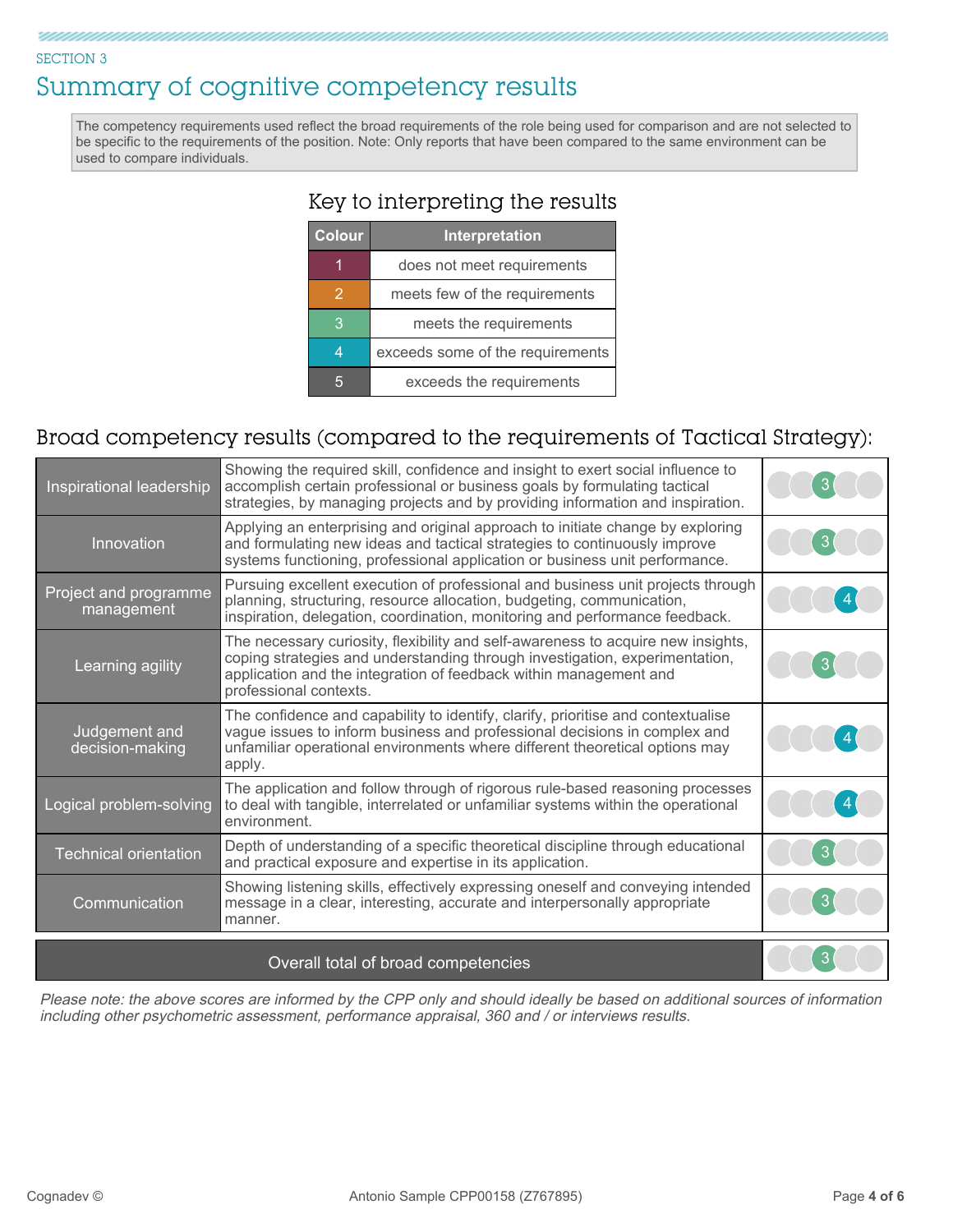# Antonio 's results

#### Current work environment

#### Tactical strategy



Antonio 's cognitive profile currently appears to best match the requirements of the Tactical Strategy work environments. These contexts involve management and professional work. Within a business milieu, it may entail the application of a theoretical knowledge base, planning, budgeting, project management and resource allocation. Operational systems are evaluated and improved. New systems are implemented to optimise operational efficiencies. Alternative tactical strategies are formulated to maximise the goal achievement of a functional unit in the organisation. The focus is on tangible systems. The time frame for most tasks (from the time a decision are made to when feedback becomes available) ranges from two to three years.

### Potential work environment

#### Parallel Processing



Antonio 's cognitive profile indicates that he likely has the potential to work with the complexity of Parallel Processing work environments. This means that he appears to show the potential to manage complex, vague, interactive and dynamic systems within a three to five year time frame. Parallel Processing work may involve the formulation of broad strategy, integration of broad strategy with operational strategy, conceptualisation and modelling of business processes, integration of value chains incorporating internal and external factors, organisational transformation initiatives and the development of new functionalities. These functions are all aimed at ensuring organisational viability. Executive roles involving the coordination of various functional units and chief specialist roles may be involved.

## Cognitive style and approach to unfamiliar information

| REFLECTIVE<br>∅          | Antonio seems to carefully consider information and take time to check his facts and conclusions. This<br>is indicative of a Reflective approach to information processing.                                                                                  |
|--------------------------|--------------------------------------------------------------------------------------------------------------------------------------------------------------------------------------------------------------------------------------------------------------|
| HOLISTIC                 | Antonio tends to use a <b>Holistic</b> approach. He is likely to look at the big picture as well as integrate and<br>generalise information in terms of certain relevant detailed elements.                                                                  |
| <b>ANALYTICAL</b><br>']" | His results indicate a preference for an <b>Analytical</b> approach, which involves a focus on detailed<br>elements. He is likely to apply a rule-based and systematic approach to subdivide issues and identify<br>interrelationships between the elements. |
| <b>INTEGRATIVE</b>       | Antonio is inclined to deal with cognitive challenges in an <b>Integrative</b> manner by meaningfully<br>interpreting incoming information, synthesising discrepant information and conceptualising coherent<br>information structures.                      |